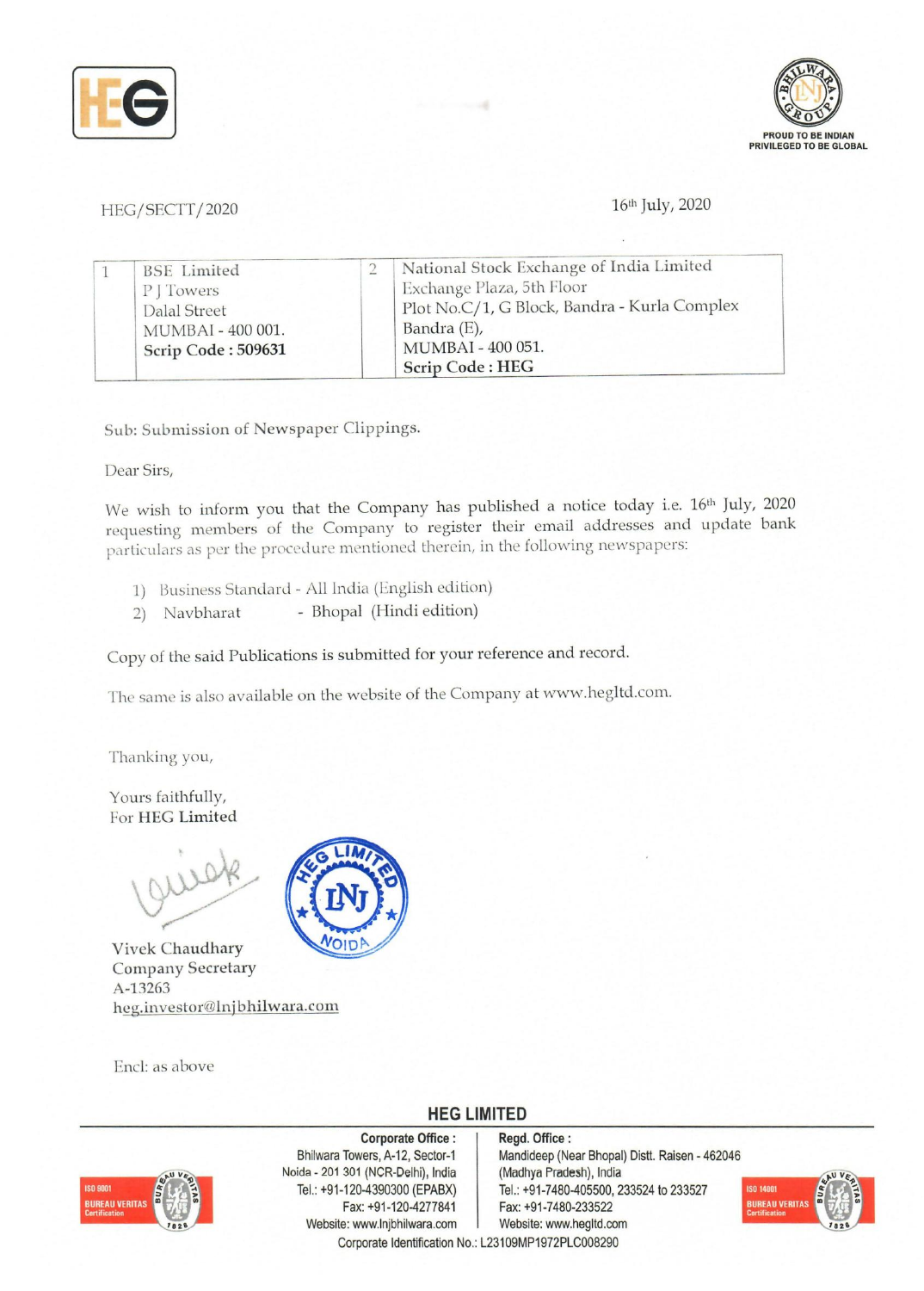| <b>Business</b> Standard                          | <b>NAME</b>    |               |                                                                                                                                                                                                                                                                                                             |                                                                                                                                                                                                                                                                                                                                                                                                                                                                                                                                                                                                                                                                                                                                                                                                                                                                                                                                                                                                                                                                                                                                                                                                                                                                                                                                                                                                                                                                                                                                                                                                                                                                                                                                                                                                                                                                                                                                                                                                  |
|---------------------------------------------------|----------------|---------------|-------------------------------------------------------------------------------------------------------------------------------------------------------------------------------------------------------------------------------------------------------------------------------------------------------------|--------------------------------------------------------------------------------------------------------------------------------------------------------------------------------------------------------------------------------------------------------------------------------------------------------------------------------------------------------------------------------------------------------------------------------------------------------------------------------------------------------------------------------------------------------------------------------------------------------------------------------------------------------------------------------------------------------------------------------------------------------------------------------------------------------------------------------------------------------------------------------------------------------------------------------------------------------------------------------------------------------------------------------------------------------------------------------------------------------------------------------------------------------------------------------------------------------------------------------------------------------------------------------------------------------------------------------------------------------------------------------------------------------------------------------------------------------------------------------------------------------------------------------------------------------------------------------------------------------------------------------------------------------------------------------------------------------------------------------------------------------------------------------------------------------------------------------------------------------------------------------------------------------------------------------------------------------------------------------------------------|
|                                                   |                |               |                                                                                                                                                                                                                                                                                                             |                                                                                                                                                                                                                                                                                                                                                                                                                                                                                                                                                                                                                                                                                                                                                                                                                                                                                                                                                                                                                                                                                                                                                                                                                                                                                                                                                                                                                                                                                                                                                                                                                                                                                                                                                                                                                                                                                                                                                                                                  |
| course of time.<br>under the Companies Act. 2013. |                |               | PLACE<br>All Editions<br><b>HEG LIMITED</b><br>CIN: L23109MP1972PLC008290<br>Phone: 07480-233524, 233525, Fax: 07480-233522<br>Phone: 0120-4390300 (EPABX), Fax: 0120-4277841<br>to time to directly credit to the respective bank account.<br>Company / RTA of the Company or Depository Participant (DP). | DATE<br>16-07-2020<br>Regd. Off.: Mandideep (Near Bhopal), Distt. Raisen-462046, (M.P.)<br>Corp. Off.: Bhilwara Towers, A-12, Sector-1, Noida-201301 (U.P.)<br>E-mail: heg.investor@Injbhilwara.com; Website: www.hegItd.com<br>NOTICE: For kind attention of Equity Shareholders of HEG Limited<br>SUB.: TO REGISTER EMAIL ADDRESS AND BANK ACCOUNT DETAILS<br>Members may note that in furtherance of Go-Green initiative of the Government<br>and in the interest of members of the Company, the Company requests the<br>members to register their email addresses and bank account particulars to<br>enable the Members and other persons entitled so to receive the Notice of<br>Annual General Meeting (AGM), Annual Report & other communications, if<br>any in electronic form and dividend if any declared by the Company from time<br>Members may note that in view of continuing COVID-19 pandemic,<br>Ministry of Corporate Affairs vide circular dated 5th May, 2020 and<br>Securities and Exchange Board of India vide circular dated 12th May,<br>2020 have allowed the Companies to send notice of AGM along<br>with Annual report only for the financial year 2019-20 by e-mail to members<br>and other persons entitled so whose email addresses are registered with the<br>Please note that the Members who have not provided their email address<br>will not be able to get the Notice of AGM and Annual Report for the Financial<br>Year 2019-20. However the same will be available on the website of the<br>Company, BSE Limited and National Stock Exchange of India Limited in due<br>Members may note that the Company shall in due course of time make<br>another publication in connection with holding of 48th Annual General<br>Meeting, intimating date, time and venue/mode within the time prescribed<br>Members are requested to provide their email addresses and bank account<br>details for registration to MCS Share Transfer Agent Limited, Registrar and |
|                                                   |                |               |                                                                                                                                                                                                                                                                                                             |                                                                                                                                                                                                                                                                                                                                                                                                                                                                                                                                                                                                                                                                                                                                                                                                                                                                                                                                                                                                                                                                                                                                                                                                                                                                                                                                                                                                                                                                                                                                                                                                                                                                                                                                                                                                                                                                                                                                                                                                  |
| In case.<br>Holding                               |                |               |                                                                                                                                                                                                                                                                                                             | Transfer Agent (RTA) of the Company or DPs. The process of registering the<br>Send a duly signed request letter to the RTA of the Company<br>Physical i.e. MCS Share Transfer Agent Limited (Unit: HEG Limited),<br>F-65, Okhla Industrial Area, Phase-I, New Delhi - 110020 or<br>email at helpdeskdelhi@mcsregistrars.com and provide the<br>following details/documents for registering email address:                                                                                                                                                                                                                                                                                                                                                                                                                                                                                                                                                                                                                                                                                                                                                                                                                                                                                                                                                                                                                                                                                                                                                                                                                                                                                                                                                                                                                                                                                                                                                                                        |
|                                                   | a)             | Folio No      |                                                                                                                                                                                                                                                                                                             |                                                                                                                                                                                                                                                                                                                                                                                                                                                                                                                                                                                                                                                                                                                                                                                                                                                                                                                                                                                                                                                                                                                                                                                                                                                                                                                                                                                                                                                                                                                                                                                                                                                                                                                                                                                                                                                                                                                                                                                                  |
|                                                   | b)             |               | Name of shareholder,                                                                                                                                                                                                                                                                                        |                                                                                                                                                                                                                                                                                                                                                                                                                                                                                                                                                                                                                                                                                                                                                                                                                                                                                                                                                                                                                                                                                                                                                                                                                                                                                                                                                                                                                                                                                                                                                                                                                                                                                                                                                                                                                                                                                                                                                                                                  |
|                                                   | $\mathsf{C}$ ) |               | Copy of the share certificate (front and back).                                                                                                                                                                                                                                                             |                                                                                                                                                                                                                                                                                                                                                                                                                                                                                                                                                                                                                                                                                                                                                                                                                                                                                                                                                                                                                                                                                                                                                                                                                                                                                                                                                                                                                                                                                                                                                                                                                                                                                                                                                                                                                                                                                                                                                                                                  |
|                                                   | d)             |               | Copy of PAN card (self attested),                                                                                                                                                                                                                                                                           |                                                                                                                                                                                                                                                                                                                                                                                                                                                                                                                                                                                                                                                                                                                                                                                                                                                                                                                                                                                                                                                                                                                                                                                                                                                                                                                                                                                                                                                                                                                                                                                                                                                                                                                                                                                                                                                                                                                                                                                                  |
|                                                   | e)             |               | Copy of Aadhar (self attested)                                                                                                                                                                                                                                                                              |                                                                                                                                                                                                                                                                                                                                                                                                                                                                                                                                                                                                                                                                                                                                                                                                                                                                                                                                                                                                                                                                                                                                                                                                                                                                                                                                                                                                                                                                                                                                                                                                                                                                                                                                                                                                                                                                                                                                                                                                  |
|                                                   |                |               |                                                                                                                                                                                                                                                                                                             | Following additional details/documents need to be provided in                                                                                                                                                                                                                                                                                                                                                                                                                                                                                                                                                                                                                                                                                                                                                                                                                                                                                                                                                                                                                                                                                                                                                                                                                                                                                                                                                                                                                                                                                                                                                                                                                                                                                                                                                                                                                                                                                                                                    |
|                                                   |                |               | case of updating Bank Account Detail:                                                                                                                                                                                                                                                                       |                                                                                                                                                                                                                                                                                                                                                                                                                                                                                                                                                                                                                                                                                                                                                                                                                                                                                                                                                                                                                                                                                                                                                                                                                                                                                                                                                                                                                                                                                                                                                                                                                                                                                                                                                                                                                                                                                                                                                                                                  |
|                                                   | a)             | the dividend. |                                                                                                                                                                                                                                                                                                             | Name and Branch of the Bank in which you wish to receive                                                                                                                                                                                                                                                                                                                                                                                                                                                                                                                                                                                                                                                                                                                                                                                                                                                                                                                                                                                                                                                                                                                                                                                                                                                                                                                                                                                                                                                                                                                                                                                                                                                                                                                                                                                                                                                                                                                                         |
|                                                   | b)             |               |                                                                                                                                                                                                                                                                                                             |                                                                                                                                                                                                                                                                                                                                                                                                                                                                                                                                                                                                                                                                                                                                                                                                                                                                                                                                                                                                                                                                                                                                                                                                                                                                                                                                                                                                                                                                                                                                                                                                                                                                                                                                                                                                                                                                                                                                                                                                  |
|                                                   |                |               | the Bank Account type,<br>c) Bank Account Number,                                                                                                                                                                                                                                                           |                                                                                                                                                                                                                                                                                                                                                                                                                                                                                                                                                                                                                                                                                                                                                                                                                                                                                                                                                                                                                                                                                                                                                                                                                                                                                                                                                                                                                                                                                                                                                                                                                                                                                                                                                                                                                                                                                                                                                                                                  |
|                                                   |                |               | d) MICR Code Number and IFSC Code                                                                                                                                                                                                                                                                           |                                                                                                                                                                                                                                                                                                                                                                                                                                                                                                                                                                                                                                                                                                                                                                                                                                                                                                                                                                                                                                                                                                                                                                                                                                                                                                                                                                                                                                                                                                                                                                                                                                                                                                                                                                                                                                                                                                                                                                                                  |
|                                                   |                |               |                                                                                                                                                                                                                                                                                                             | e) Copy of the cancelled cheque bearing the name of the first                                                                                                                                                                                                                                                                                                                                                                                                                                                                                                                                                                                                                                                                                                                                                                                                                                                                                                                                                                                                                                                                                                                                                                                                                                                                                                                                                                                                                                                                                                                                                                                                                                                                                                                                                                                                                                                                                                                                    |
|                                                   |                | shareholder   |                                                                                                                                                                                                                                                                                                             |                                                                                                                                                                                                                                                                                                                                                                                                                                                                                                                                                                                                                                                                                                                                                                                                                                                                                                                                                                                                                                                                                                                                                                                                                                                                                                                                                                                                                                                                                                                                                                                                                                                                                                                                                                                                                                                                                                                                                                                                  |
|                                                   |                |               |                                                                                                                                                                                                                                                                                                             | In case, Please contact your Depository Participant (DP) and register your                                                                                                                                                                                                                                                                                                                                                                                                                                                                                                                                                                                                                                                                                                                                                                                                                                                                                                                                                                                                                                                                                                                                                                                                                                                                                                                                                                                                                                                                                                                                                                                                                                                                                                                                                                                                                                                                                                                       |
| Demat                                             |                |               |                                                                                                                                                                                                                                                                                                             | email address and bank account details in your demat account,                                                                                                                                                                                                                                                                                                                                                                                                                                                                                                                                                                                                                                                                                                                                                                                                                                                                                                                                                                                                                                                                                                                                                                                                                                                                                                                                                                                                                                                                                                                                                                                                                                                                                                                                                                                                                                                                                                                                    |
|                                                   |                |               | Holding as per the process advised by your DP.                                                                                                                                                                                                                                                              |                                                                                                                                                                                                                                                                                                                                                                                                                                                                                                                                                                                                                                                                                                                                                                                                                                                                                                                                                                                                                                                                                                                                                                                                                                                                                                                                                                                                                                                                                                                                                                                                                                                                                                                                                                                                                                                                                                                                                                                                  |
| same is mentioned below:                          |                |               |                                                                                                                                                                                                                                                                                                             | For further information/clarification on the above matter, Members can write to                                                                                                                                                                                                                                                                                                                                                                                                                                                                                                                                                                                                                                                                                                                                                                                                                                                                                                                                                                                                                                                                                                                                                                                                                                                                                                                                                                                                                                                                                                                                                                                                                                                                                                                                                                                                                                                                                                                  |
|                                                   |                |               |                                                                                                                                                                                                                                                                                                             | the Company/RTA of the Company at the above mentioned address/e-mail.                                                                                                                                                                                                                                                                                                                                                                                                                                                                                                                                                                                                                                                                                                                                                                                                                                                                                                                                                                                                                                                                                                                                                                                                                                                                                                                                                                                                                                                                                                                                                                                                                                                                                                                                                                                                                                                                                                                            |
|                                                   |                |               |                                                                                                                                                                                                                                                                                                             | For HEG Limited                                                                                                                                                                                                                                                                                                                                                                                                                                                                                                                                                                                                                                                                                                                                                                                                                                                                                                                                                                                                                                                                                                                                                                                                                                                                                                                                                                                                                                                                                                                                                                                                                                                                                                                                                                                                                                                                                                                                                                                  |
| Place: Mandideep (M.P.)                           |                |               |                                                                                                                                                                                                                                                                                                             | (Vivek Chaudhary)<br><b>Company Secretary</b>                                                                                                                                                                                                                                                                                                                                                                                                                                                                                                                                                                                                                                                                                                                                                                                                                                                                                                                                                                                                                                                                                                                                                                                                                                                                                                                                                                                                                                                                                                                                                                                                                                                                                                                                                                                                                                                                                                                                                    |